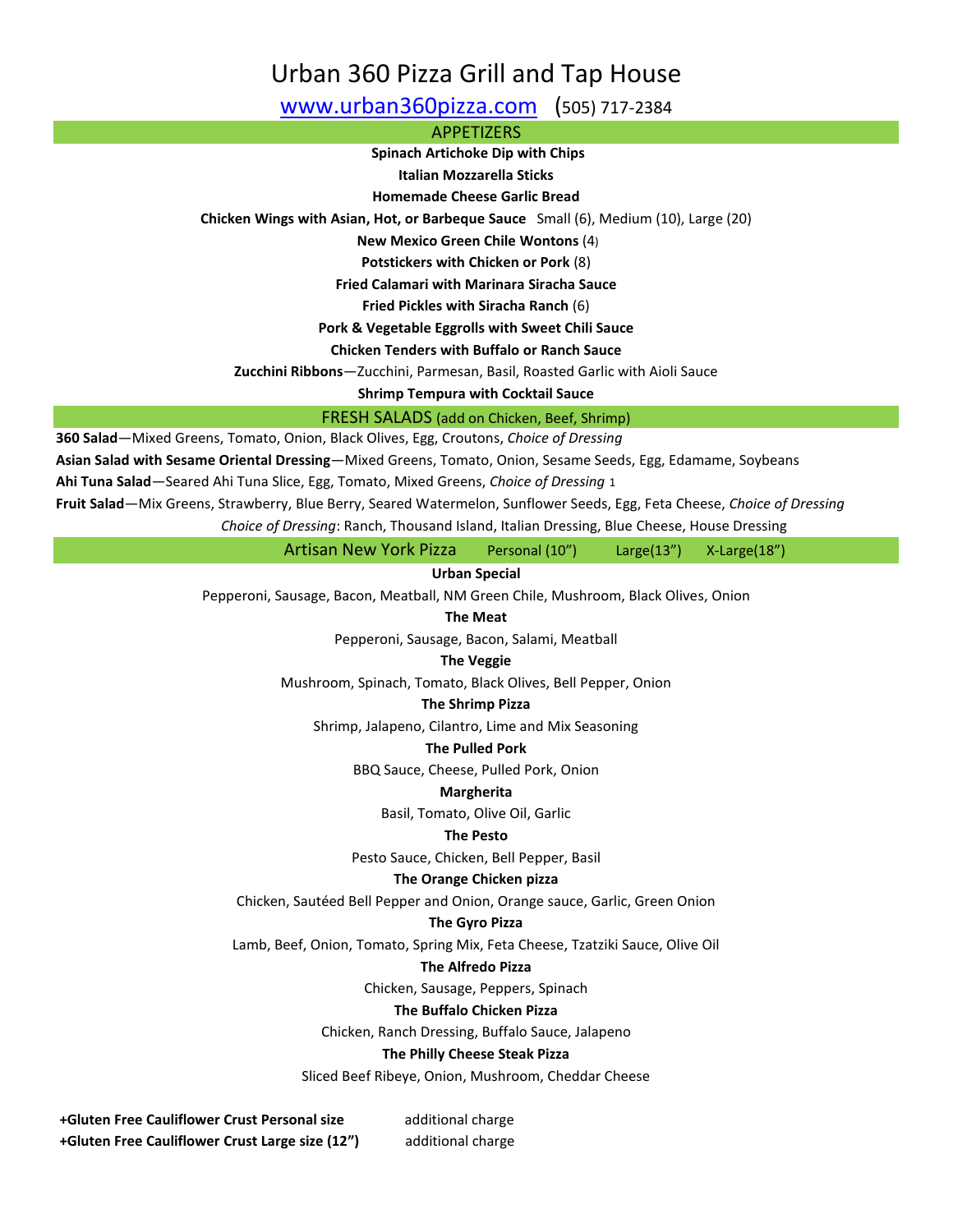#### Build Your Own Pizza

#### **Personal Large X-large**

#### **Additional Topping:**

Bacon, Black Olive, Chicken, Extra Cheese, Fresh Basil, Green Chile, Bell Pepper, Ham, Jalapeno, Meatball, Mushroom, Onion, Pepperoni, Pineapple, Salami, Sausage, Spinach, Tomato

#### Calzones

**The House**—Pepperoni, Sausage, Mozzarella Cheese, Ricotta Cheese

**The Spring**—Spinach, Mushroom, Basil, Mozzarella Cheese, Ricotta Cheese

#### SANDWICHES & BURGERS

#### **\*Urban Burger**

\*\*½ lb. Angus Beef, American Cheese, Lettuce, Onion, Tomato, Green Chile

#### **\*Meatball Hero**

Meatballs, Marinara Sauce, Mozzarella Cheese on 10" French Bread

#### **\*Chicken Burger**

Hot & Spicy Chicken, American Cheese, Lettuce, Tomato, Buffalo Sauce

#### **\*Philadelphia Cheese Steak**

Thin Sliced Ribeye, Onion, Bell Pepper, American Cheese, Sautéed Mushroom

#### **\*Gyro Sandwich**

Lamb & Beef, Pita Bread, Feta, Onion, Tomato, Tzatziki Sauce, Spring Mix

#### **\*Grill Cheese**

American Cheese, Bacon, Tomato, Green Chile

#### **\*Pulled Pork Sandwich**

#### **Italian Panini with Chips**

Texas Toast, Salami, Pepperoni, Capicola, Provolone, Tomato, Onion, Pickle, Italian Dressing

#### **Vegetarian Panini with Chips**

Texas Toast, Roasted Mushroom, Edamame Hummus, Provolone, Tomato, Onion, Pickle, Italian Dressing

**\***Served with Fries and Onion Rings

#### ENTREES

 **Pork Carnitas** with Corn Tortillas and Salsa

#### **Fish & Chips**

**Bulgogi Beef** with Fries and Cheese

#### **Orange or Sesame Chicken** with Rice and Spring Roll

 **Urban Taco** with Roasted Pulled Beef, Ancho Chili, Pico de Gallo (4)

**Teriyaki Chicken** with Rice and Spring Roll

### **Korean BBQ Short Ribs**

### **DESSERTS**

**Cannoli Funnel Cake**

**Strawberry Sponge Cake**

**Xango Cheesecake**

### DRINKS

**Fountain (Pepsi, Diet Pepsi, Mountain Dew, Sierra Mist, Dr. Pepper, Unsweetened Tea, Pink Lemonade) Bottled Water** 

\*\*Consuming raw or undercooked meats, poultry, seafood, shellfish, or eggs may increase your risk of foodborne illness.